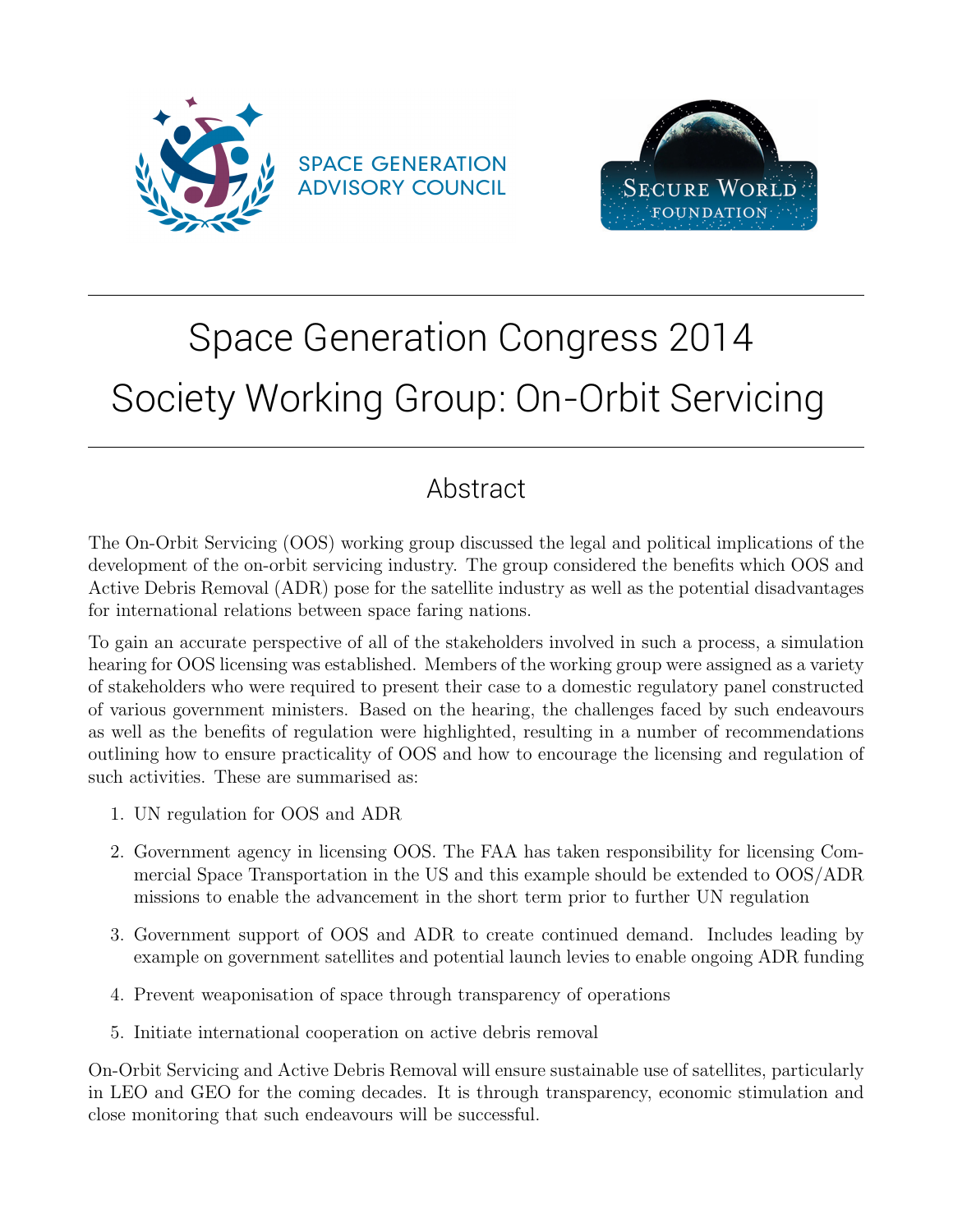## **Contents**

| $\mathbf{1}$ |     | Introduction |                                                                                                      |                |
|--------------|-----|--------------|------------------------------------------------------------------------------------------------------|----------------|
| $\bf{2}$     |     |              | <b>Current Industry State</b>                                                                        | $\bf{2}$       |
|              | 2.1 |              |                                                                                                      | 2              |
|              | 2.2 |              |                                                                                                      | 2              |
|              | 2.3 |              | Legislation & Policy $\dots \dots \dots \dots \dots \dots \dots \dots \dots \dots \dots \dots \dots$ | 3              |
| 3            |     |              | <b>Working Group Approach</b>                                                                        | 5              |
|              | 3.1 |              |                                                                                                      | $\overline{5}$ |
|              | 3.2 |              |                                                                                                      | 6              |
|              |     | 321          |                                                                                                      | 6              |
|              |     | 3.2.2        |                                                                                                      | 7              |
|              |     | 3.2.3        |                                                                                                      | 7              |
|              |     | 3.2.4        |                                                                                                      | 8              |
|              |     | 3.2.5        |                                                                                                      | 8              |
|              |     | 3.2.6        |                                                                                                      | 9              |
|              |     | 3.2.7        | Non-allied Country Delegation (with military attaché): $\dots \dots$                                 | 9              |
|              |     |              | <b>Recommendations</b>                                                                               | 10             |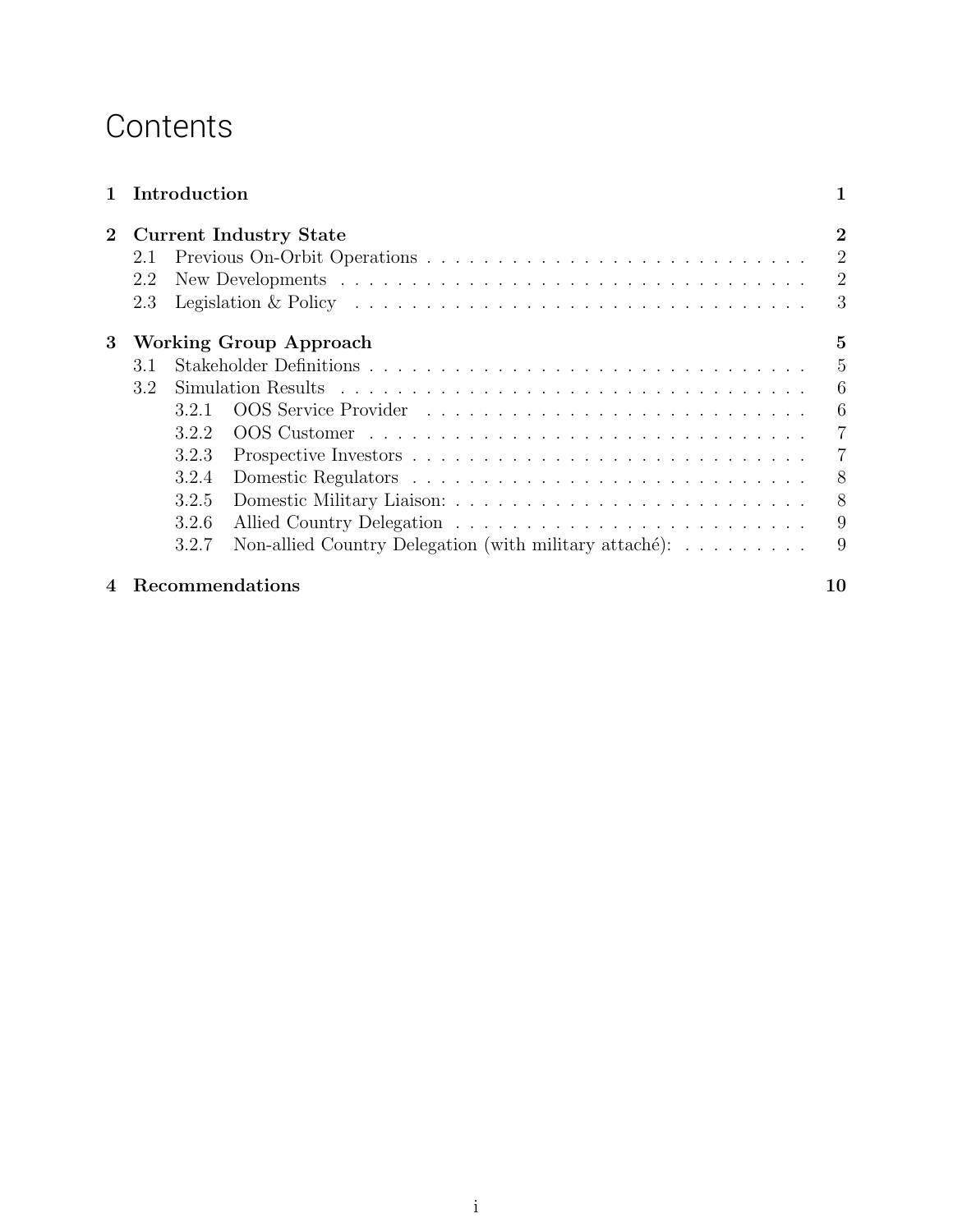| Name                         | Position                           | Nationality       |
|------------------------------|------------------------------------|-------------------|
| Christopher Johnson          | Subject Matter Expert              | <b>USA</b>        |
|                              | Secure World Foundation            |                   |
| Daniel Rey                   | OOS Keynote Speaker                | Canada            |
|                              | Canadian Space Agency              |                   |
| Robert Bell                  | Subject Matter Expert              | <b>USA</b>        |
|                              | Society of Satellite Professionals |                   |
|                              | International                      |                   |
| Adam Vigneron                | Moderator                          | Canada            |
| Jacob Hacker*                | Rapporteur                         | Australia         |
| Martin Losekamm <sup>*</sup> | Rapporteur                         | Germany           |
| Nikita Sardesai*             | Rapporteur                         | Australia         |
| Laura Bettiol                | Group Member                       | Italy             |
| Daniel Brack                 | Group Member                       | Israel            |
| Emma Braegen                 | Group Member                       | Australia         |
| George Calder-Potts          | Group Member                       | UK & South Africa |
| Joyeeta Chatterjee           | Group Member                       | India             |
| Kathleen Coderre             | Group Member                       | <b>USA</b>        |
| Roxanne Côtè Bigras          | Group Member                       | Canada            |
| Matthew Driedger             | Group Member                       | Canada            |
| Caitlin Egen                 | Group Member                       | United Kingdom    |
| Emilie Froeliger             | Group Member                       | France & USA      |
| Eren Gorur                   | Group Member                       | Australia         |
| Weston Hankins               | Group Member                       | Mexico            |
| Alaa Hussein                 | Group Member                       | United Kingdom    |
| Ilji Jang                    | Group Member                       | South Korea       |
| Matthew Noyes                | Group Member                       | <b>USA</b>        |
| Lyle Roberts                 | Group Member                       | Australia         |
| Bruno Sarli                  | Group Member                       | <b>Brazil</b>     |
| Thomas Sinn                  | Group Member                       | Germany           |
| Anne Wen                     | Group Member                       | Canada            |
| Eric Wille                   | Group Member                       | Germany           |

## Group Participants

 $^\ast$  Main authors of this report.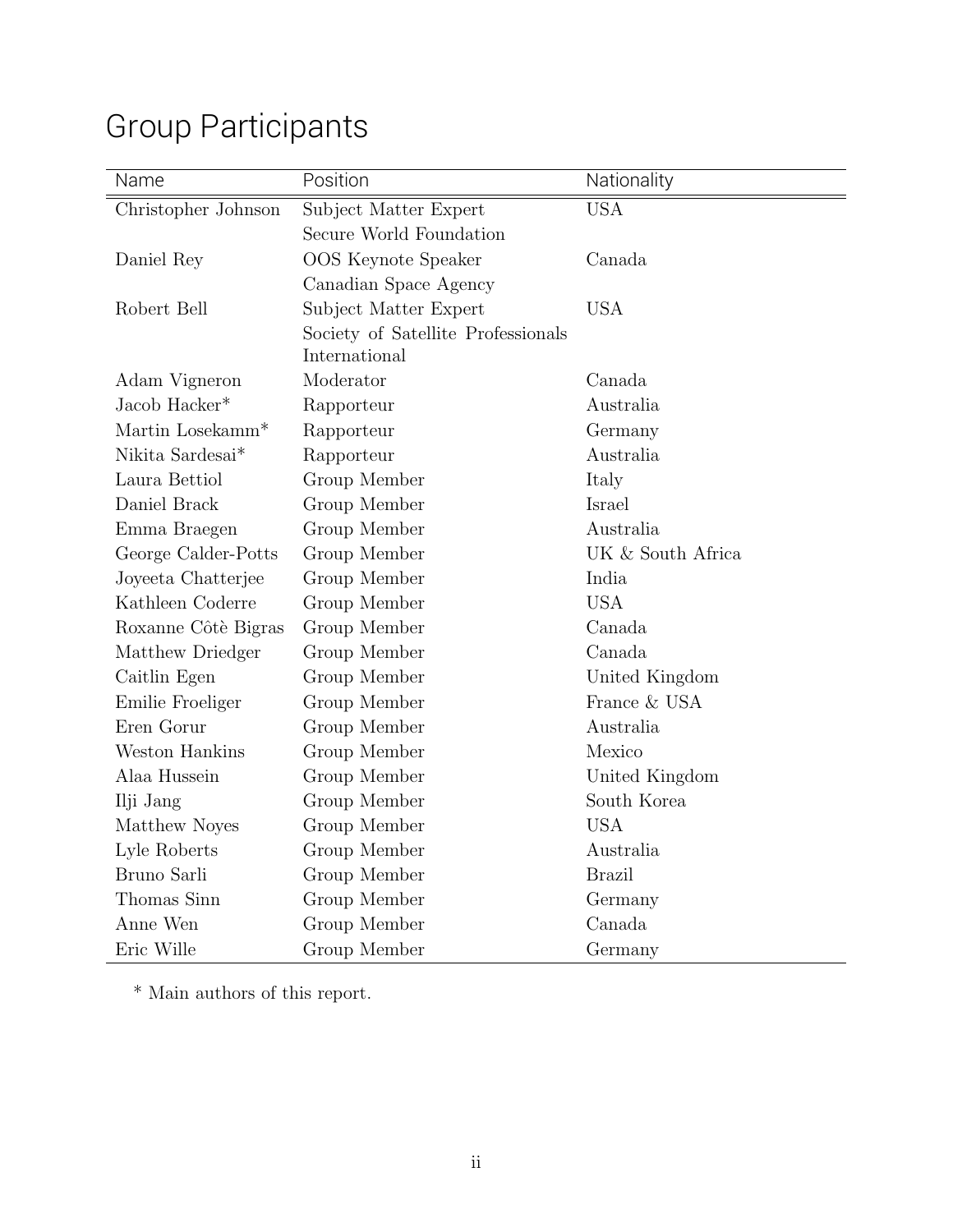## 1 Introduction

On-orbit servicing of satellites both in Low Earth Orbit (LEO) as well as in Geostationary Orbit (GEO) will become increasingly important in the upcoming decades. In GEO, the availability of orbital slots is inherently limited, constrained not only by the minimum safety distance between two objects, but also because of possible radio interferences. The allocation of slots is overseen by the International Telecommunications Union (ITU), but in some cases the inter-satellite spacing is already well below 100 km. Although remarkable gains in efficiencies and performances of communication satellites have been achieved in the past decades, it is expected that the demand for new platforms in GEO will continue to rise. [1] This is not only due to the rising global demand of wireless communication, but also because of the increasing utilization of inter-spacecraft communication for both manned and unmanned systems.

Although in LEO the availability of orbits is not as limited as in GEO, many more spacecraft have been placed in orbit. Since the beginning of the Space Age in 1957, artificial satellites have been launched by several countries without much consideration for future activities in space. Oftentimes many objects were left in orbit, ranging from small ejectables to defunct satellites and burned-out upper stages of rockets. While the latter generally fall back to Earth relatively quickly, there still are a number of dead satellites in orbit from the first years of the Space Age. Only in recent years has the topic of space debris come to more widespread awareness, most notably through the test of the Chinese anti-satellite system targeting the non-operational Fengyun-1C satellite in 2007 and the 2009 collision of the American Iridium 33 and the Russian Cosmos 2251 satellites. While the latter was already decommissioned several years before, Iridium 33 was still operational at that time. It was the first major collision of two spacecraft in orbit and lead to a significant increase of individual debris objects. In the case of Fengyun-1C, 90% of the objects created by the explosion are believed to be circling Earth in long-lived orbits, potentially threatening active spacecrafts for years. It is widely assumed that once a critical density of objects is reached, a single collision can lead to a runaway chain reaction, as new debris is created faster than objects can be removed by both natural and man-made processes. Although there is no consensus in the scientific community when the critical density for this so-called Kessler syndrome will be reached, it is mostly undisputed that it would render large portions of the currently populated orbital bands unusable [2].

On-orbit servicing (OOS) of spacecrafts may help to avoid overcrowding and a chain reaction of debris creation in both GEO and LEO in several ways. A servicing spacecraft could be used to de-orbit larger pieces of debris, thereby reducing the probability of major future collisions. It may also re-fuel satellites that ran out of fuel but are otherwise functional, so that they regain their station-keeping and collision-avoidance capabilities [3]. A third possibility particularly interesting for communication service providers owning expensive high-performance geostationary platforms is the on-orbit repair of defunct satellites. Spacecraft targeted for repair may include newer spacecraft specifically designed to be serviceable, but also older spacecraft already in orbit today. The latter category in particular is not only technically challenging, but may also pose significant problems in developing new legislation.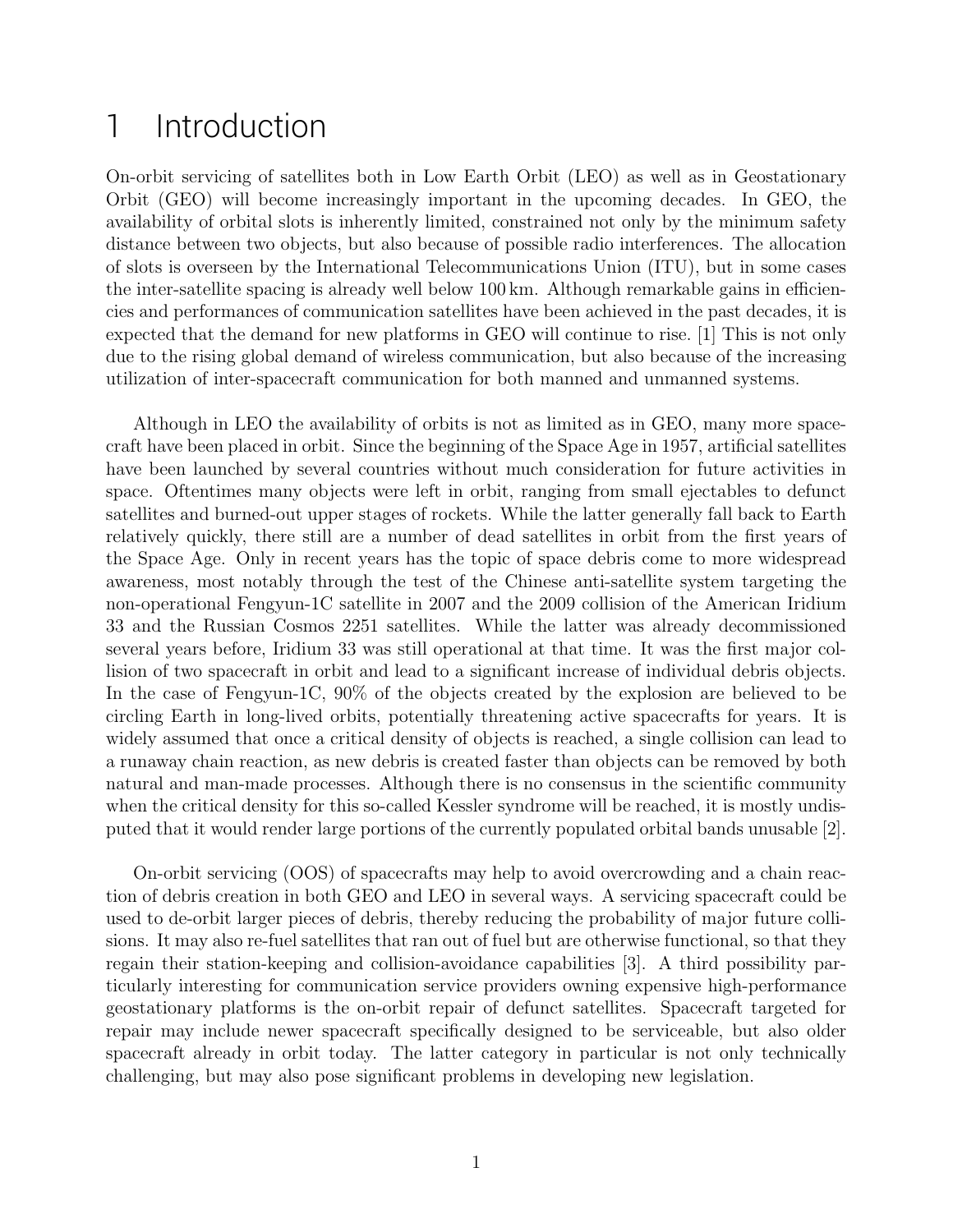To identify and analyse the current state of the OOS industry, the working group constructed a simulated regulatory hearing where group members were assigned to relevant stakeholders. The hearing was carried out over two hours where each stakeholder demonstrated the effects of a developed OOS industry on their interests. This provided an interesting opportunity for group members to adopt and further understand the views of different parties.

Throughout the process of the simulation, the main concerns of the stakeholders were noted [4] and analysed; these are used in this report to provide recommendations on legal and political issues to address within the development of the OOS industry.

## 2 Current Industry State

Although it has only recently come to more widespread attention, the capability of On-Orbit Servicing has been existing for many years. Multiple operations on several targets have been carried out by both the American and Russian space agencies during the past decades [2]. New technologies now enable the extension of repair and service missions in space. The stakeholders involved in the OOS industry are summarised in table 1 below, along with their influence on the industry. The dynamic of the industry is such that there is a conflict of interest between parties; as outlined in section 3.1, this was discussed in detail by the working group.

### 2.1 Previous On-Orbit Operations

The US Space Transportation System (STS) for the first time allowed the capture of spacecraft in orbit for service operations. The five servicing missions to the Hubble Space Telescope (HST) are the most famous missions conducted using the STS, although others have been performed as well. The HST was the first telescope specifically designed to be serviced by astronauts. The recovery of the Palapa B2 and Westar 6 satellites during STS-51-A in 1984 marked the first time artificial objects were actively removed from their orbit and, in this case, brought back to Earth [2].

More recently, the assembly of the International Space Station (ISS) would not have been possible without the extensive involvement of astronauts and robotics. Although humans played a vital role in the many of the operations performed, it has become increasingly clear in the past few years that robotic systems such as the Canadarm2 are very reliable and versatile tools that can be extensively used for OOS [5].

### 2.2 New Developments

New research is being conducted in all areas of On-Orbit Servicing. Most development work is currently done by or under contract of national space agencies, probably because the commercial industry has not yet identified its business value. MDA (MacDonald, Dettweiler and Associates Ltd.) announced the first commercial small-scale refuelling mission in cooperation with Intelsat in 2010. The early design foresaw a fuel-depot satellite launched into GEO that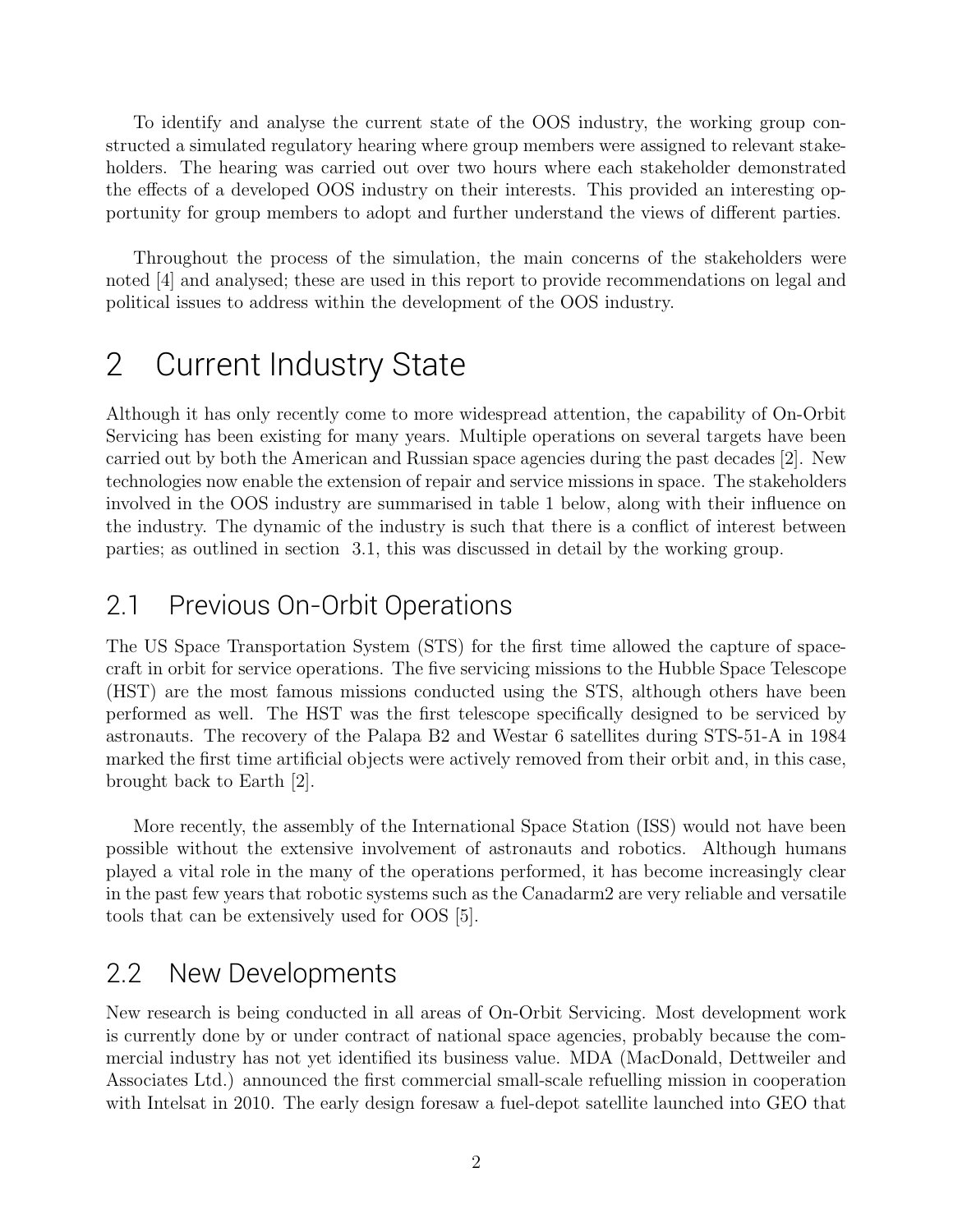would be able to refuel several of the customer's communications satellites. It would also have the capability to move defunct platforms into a graveyard orbit, thus cleaning up expensive GEO slots. However, the project was put on hold in 2012 after Intelsat dropped out of the collaboration and a new customer could not be found.

NASA has been performing a technology demonstration operation for robotic refuelling aboard the ISS since 2011. During phase I and phase II of the Robotic Refuelling Mission (RRM) the station's Canadarm2 and its Dextre telemanipulator were successfully used to perform a series of refuelling tests on hardware that had not been designed for refueling [3]. It is planned to continue the tests with new experiment hardware.

To address the growing problem of space debris, private and governmental organisations have devised methods to de-orbit large space object with the use of spacecraft. The German DEOS mission (Deutsche Orbitale Servicing Mission) to be launched in late 2017 and the proposed e.Deorbit mission to de-orbit the inoperative ESA satellite Envisat are only two examples. Envisat itself is particularly interesting, in that it could possibly be the trigger for a self-sustaining chain-reaction of debris creation should it collide with another object.

While these missions are only examples of currently performed R&D in field of OOS, it becomes clear that although there currently is no operative OOS system in orbit the first full-scale servicing platforms will be ready to be launched in a few years. As soon as the first systems have been proven to work it is likely that the commercial industry will start to get more involved in the OOS business.

### 2.3 Legislation & Policy

Currently, policies concerning the use of outer space and the liability for operations in orbit are limited to two major documents: the Outer Space Treaty (Treaty on Principles Governing the Activities of States in the Exploration and Use of Outer Space, including the Moon and Other Celestial Bodies) [6] and the Convention on International Liability for Damage Caused by Space Objects [7].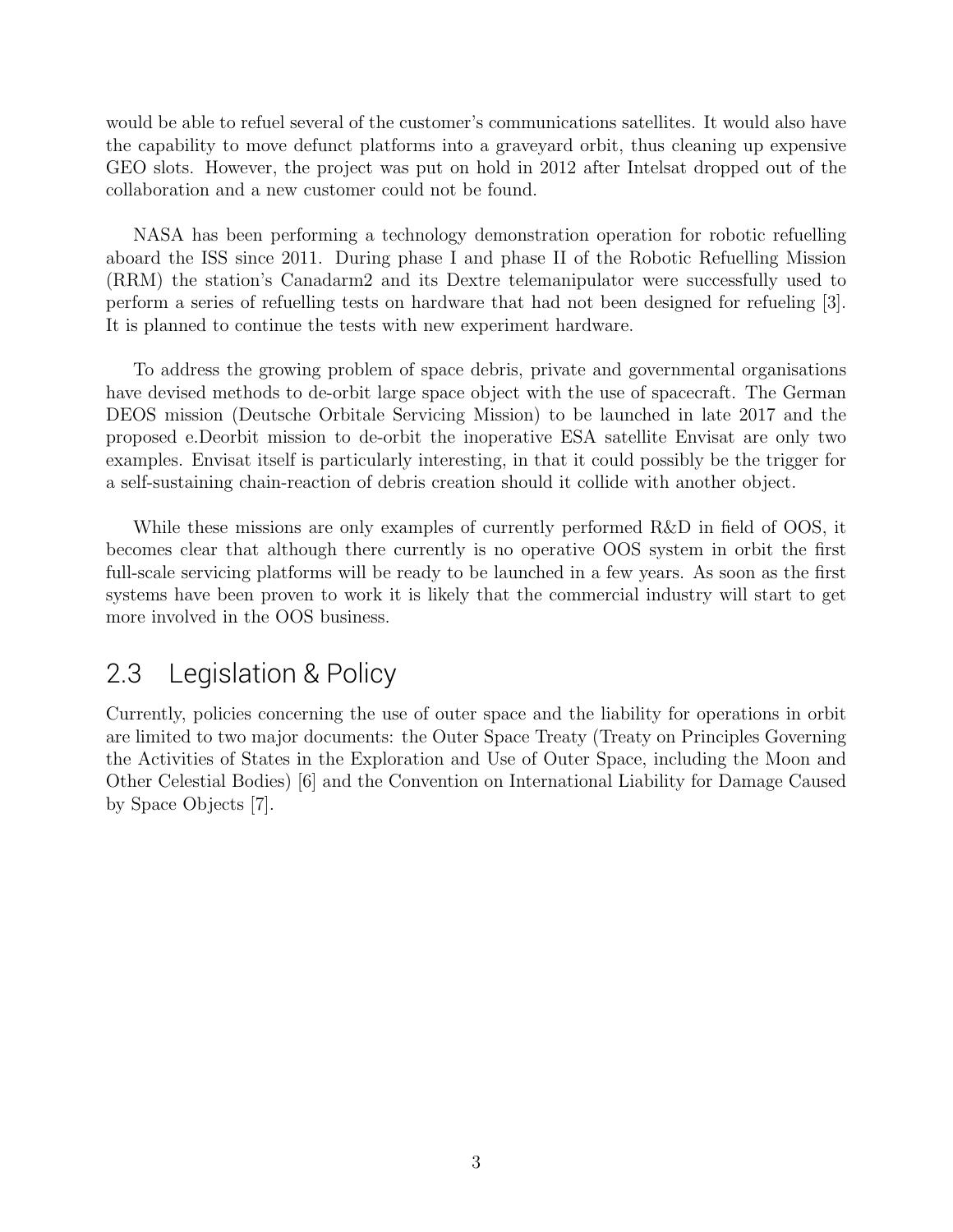| Stakeholder                     | Details                                                                                                                                                                                           | Interest        | Power           |
|---------------------------------|---------------------------------------------------------------------------------------------------------------------------------------------------------------------------------------------------|-----------------|-----------------|
| Government Space Agencies       | Government funded agencies such as NASA, ESA, JAXA,<br>ESA etc.                                                                                                                                   | High            | $\rm High$      |
| Military/Defence                | Space based military and defence capabilities; countries<br>with heavy reliance on space assets (GPS, Earth observa-<br>tion satellites, etc.)                                                    | High            | High            |
| Foreign Affairs                 | Interested in ensuring compliance with international law<br>and continued peaceful utilisation of space                                                                                           | $\rm High$      | $_{\text{Low}}$ |
| Justice                         | Concerned with legal consequences                                                                                                                                                                 | $_{\text{Low}}$ | $_{\text{Low}}$ |
| OOS Provider and Customer       | Parties involved in the providing and receiving servicing                                                                                                                                         | High            | $\rm High$      |
| UN COPUOS                       | Official global forum to discuss OOS legislation and policy                                                                                                                                       | High            | $_{\rm Low}$    |
| Launch Industry                 | Provides launch capabilities to place assets in orbit; also<br>producing space debris (discarded rocket bodies, etc.)                                                                             | High            | $\rm High$      |
| Satellite Manufacturers         | Companies that built space vehicles; may be limited by<br>OOS policies                                                                                                                            | $\rm High$      | $\rm High$      |
| Satellite Operators             |                                                                                                                                                                                                   | $_{\text{Low}}$ | $_{\text{Low}}$ |
| Satellite Owners                |                                                                                                                                                                                                   | $\rm High$      | High            |
| Satellite Users/General Public  | Desire operational satellite functionality however are less<br>concerned with legislation procedures                                                                                              | $_{\text{Low}}$ | $_{\rm Low}$    |
| Space Debris Community          | Interested in debris generation and mitigation mecha-<br>nisms                                                                                                                                    | $\rm High$      | $_{\rm Low}$    |
| Insurance Companies             | Companies concerned with mission success                                                                                                                                                          | High            | $\rm High$      |
| Non-Governmental Agencies       | Interested in the continued preservation and technological<br>development of the near-Earth space environment                                                                                     | High            | $_{\text{Low}}$ |
| Research Institutions/Academics | Research institutions are often reliant on the functionality<br>use of the space environment (e.g. Earth observing satel-<br>provided by space assets; also interested in the continued<br>lites) | High            | $_{\text{Low}}$ |

| Î<br>is a control<br>l                      |
|---------------------------------------------|
| くく                                          |
|                                             |
| くうこう<br>į                                   |
| l<br>$\frac{1}{2}$<br>ׇ֘֒<br>$\overline{a}$ |
|                                             |
| į<br>֚֘֝                                    |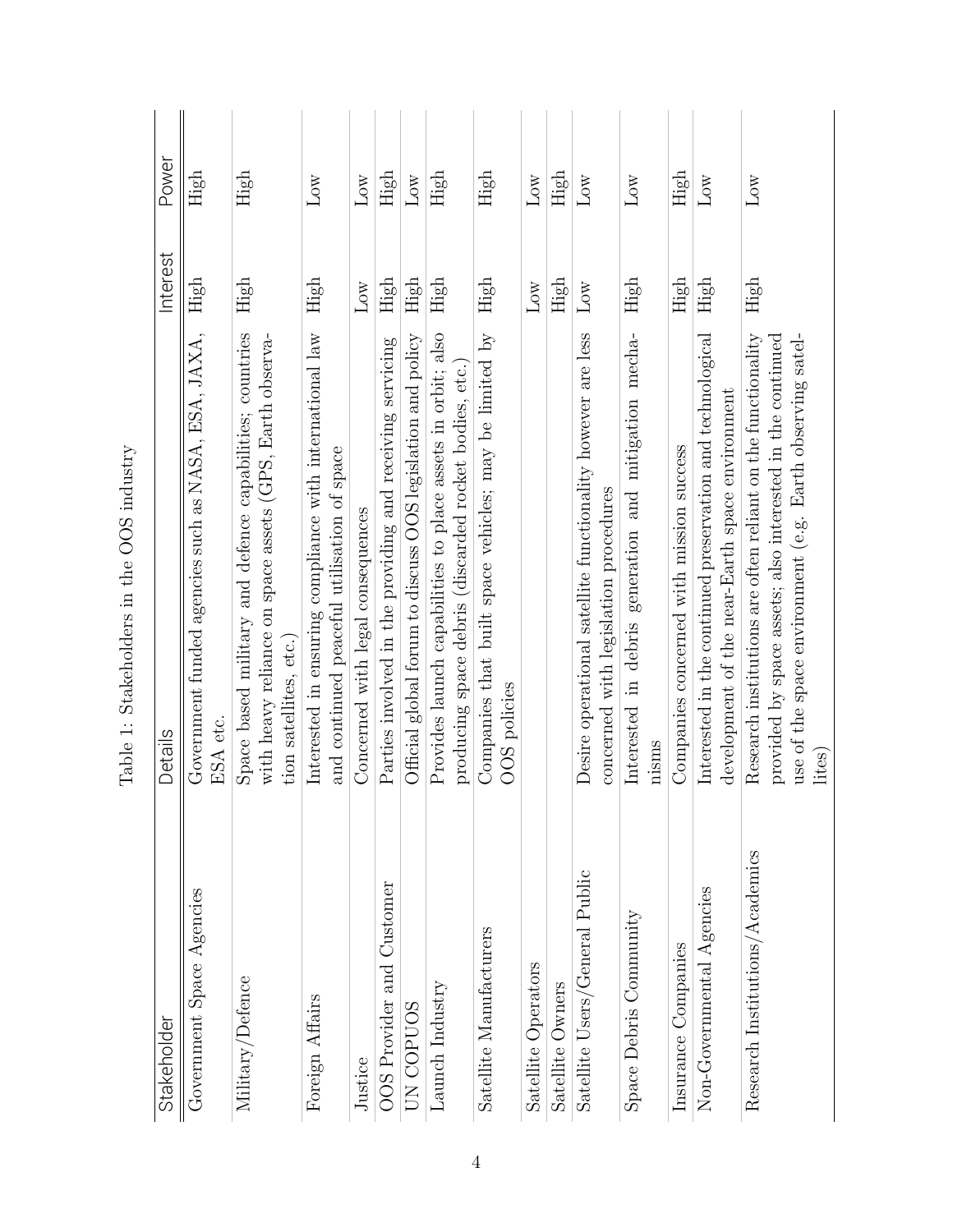## 3 Working Group Approach

To arrive at appropriate constructive recomendations to develop the OOS industry, the working group constructed a regulatory hearing with the major industry stakeholders. This procedure allowed for members to assess the current industry status from varying points of view to further understand the implications of proposed regulation developments.

## 3.1 Stakeholder Definitions

The major stakeholders considered are summarised below. Some were designated as companies with appropriate economic leverage while others were given government roles typically filled within space-faring nations.

OOS Service Provider: Executive members of CanadaGOOS (Canadian Group for On Orbit Servicing) owning intellectual property for Canadarm and access to a modular spacecraft bus and spaceplane platform. The priorities of the service provider are to demonstrate a successful business case whilst meeting the requirements of the regulators, and both the local and foreign military.

OOS Customer: Executive members of EuroSat, a dominant telecommunications satellite service provider for Europe, Asia and the Pacific; with an abundance of geosynchronous satellites - launching 4-7 new units per year. The OOS customer seeks economic benefits through the lifetime-extension and upgrading of existing satellite units. There are reservations and concerns that the Service Provider might provide services to competing companies using capacities derived from the investment of EuroSat.

Prospective Investors: Individual with the monetary capability to invest 1-2 billion USD into the OOS industry. Main priorities include a significant return and a successful business case. To ensure this, the prospective investor is keen to see innovation in the industry without restrictive governmental oversight - a clear and simple regulatory environment is desirable.

Domestic Regulators: An intergovernmental panel consisting of members from of the Foreign Ministry, the Executive Office of Science and Technology Policy and the Ministry of Aviation (the domestic military liaison will also be consulted). The concerns of the domestic regulators are as follows:

- Foreign ministry: to ensure compliance with international law and assure partners/allies of the continual peaceful uses of outer space
- Executive Office of Science and Technology Policy: setting the domestic policy and regulation under the appropriate economic and legal posture and to ensure that innovation in the industry is fostered for economic growth. The commercial feasibility of new space ventures must be promoted.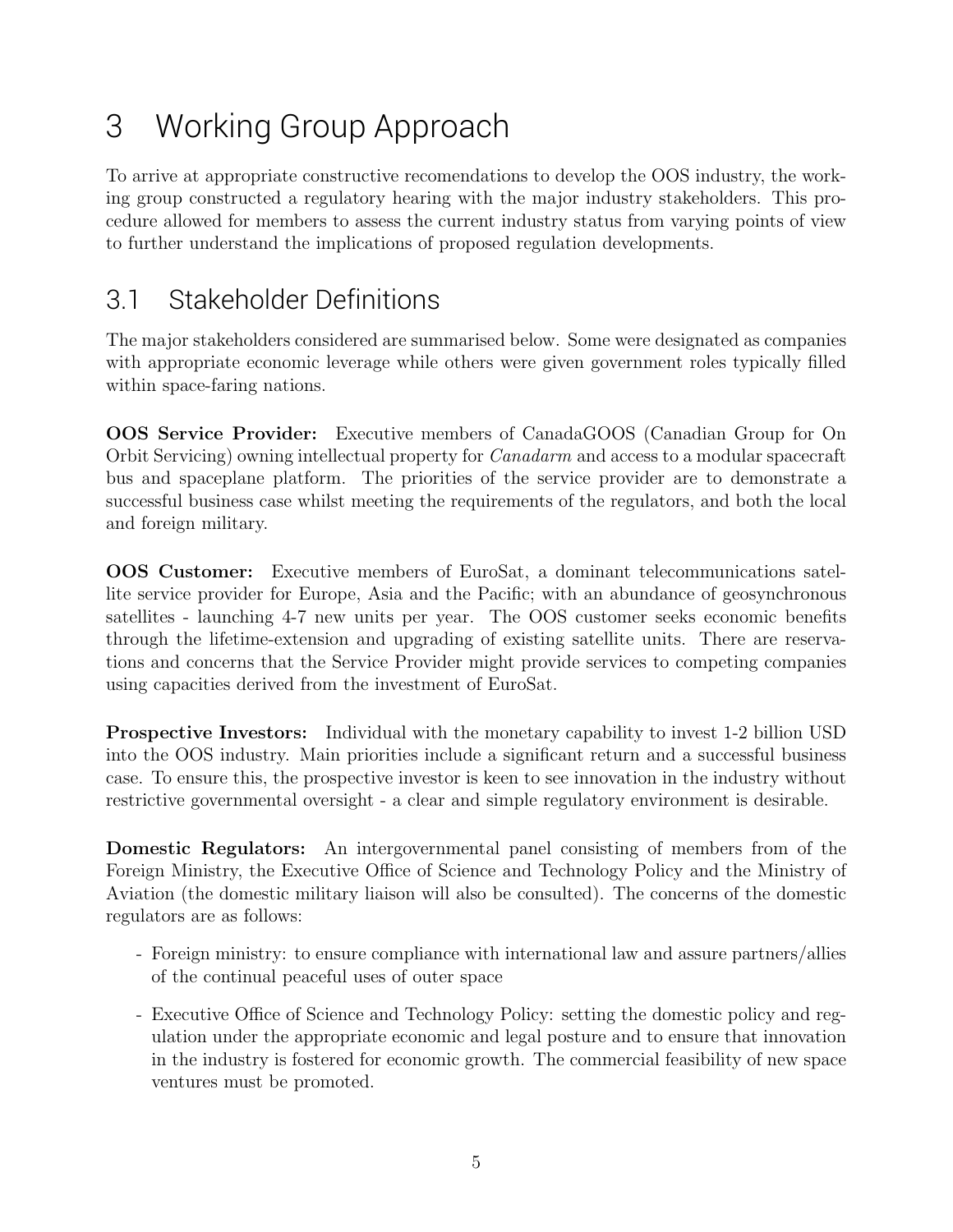- Ministry of Aviation: the regulatory power of this body will be extended to include onorbit operations; tasked with licensing and oversight whilst being careful to encourage innovation

Domestic Military Liaison: Highly ranked military officials with repsonsibility in the classified reconnaissance and Earth observation areas - concerned with controlling to the fourth dimension (land, air, sea and space). Main concerns lie in the hostile capabilities of servicing modules as this is an avenue to the weaponisation of space.

Allied Country Delegation: Foreign Ministry of an allied state that is seeking to licence and regulate OOS - with capabilities to open an international market.

Non-allied Country Delegation (with military attaché): Permanent delegation member of the United Nations from a non-allied country. Main concerns are with the possible hostile capabilities of the OOS units and potential interference with spy satellites; possibly viewing the launch of a unit as a declaration of war.

## 3.2 Simulation Results

Prior to the simulation, statements were taken from each stakeholder. The hearing preceedings were also recorded; the main proposals and issues relating to each of the stakeholders are summarised as follows.

#### 3.2.1 OOS Service Provider

It is estimated that roughly 200 satellites will required servicing by the year 2020 [2]; this provides a commercial opportunity and ensures an economically viable space venture, particularly when accounting for graveyard orbit operations. The majority of the technological capability required for such missions already exists with the remainder feasible in the short to mid term.

Challenges: Key legal and political concerns for the service provider are centred on the mission performance and success and the asset damage of units registered to other launching states. The Outer Space Treaty (OST 1967) [6] and the Liability Convention (LIAB 1972) [7] cover liability of space operations extensively. Article VI OST allocates responsibility to the launching stage, whilst Article VII OST establishes liability of the state for damages to an "object or its component parts on the Earth, in air space or in outer space, including the Moon and other celestial bodies" as elaborated in articles II and III LIAB.

The extension on this is the concern of liability from debris generated as a result of OOS missions. This has been broken down into a simple question and a potential strategy for removing any ambiguity that exists in current literature.

Question: Who is liable for future damage caused by mission related debris resulting from OOS missions and over what time frame is this liability maintained?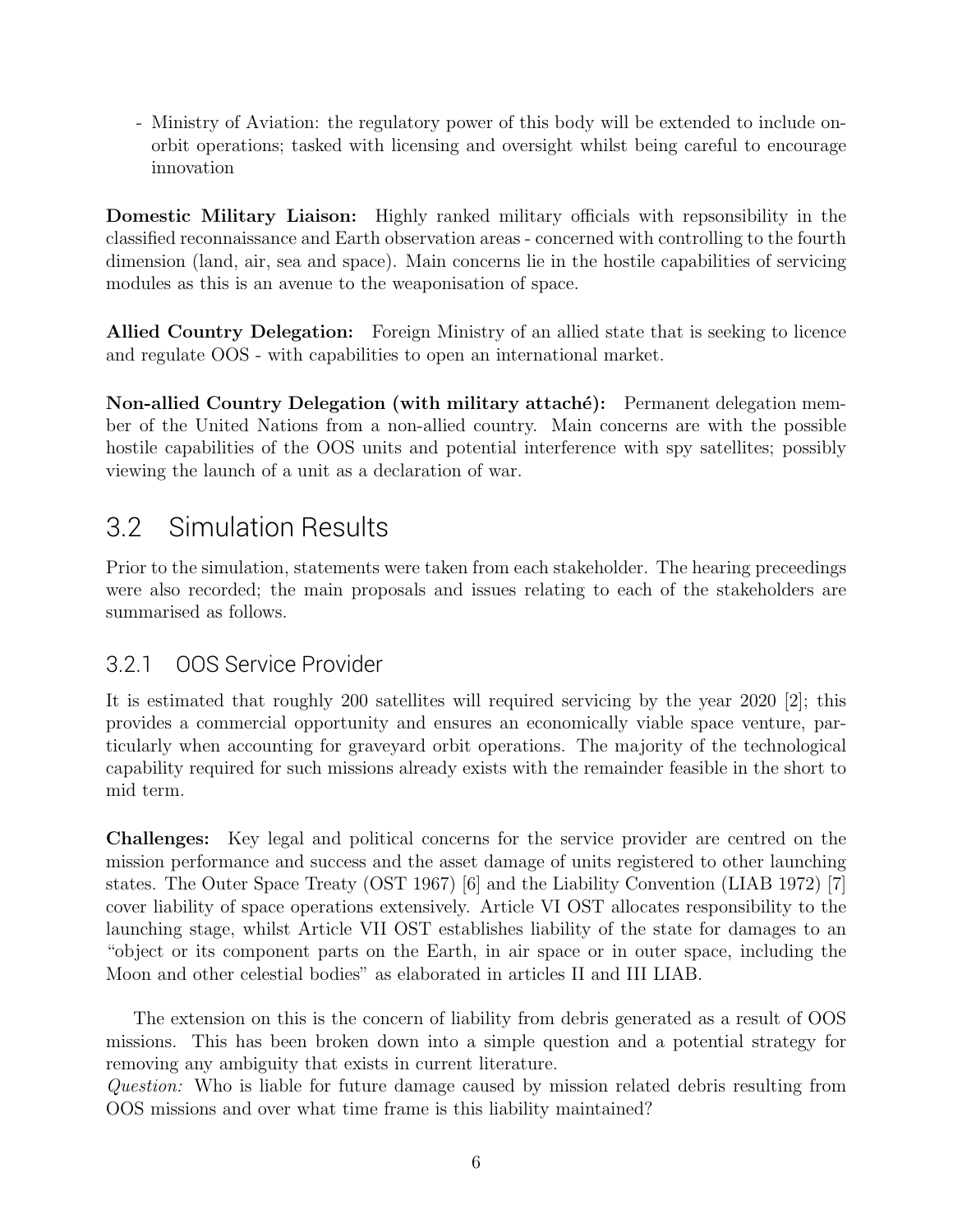Strategy: The launching state shall remain wholly liable for any future damage caused by debris generated as a result of OOS missions in perpetuity.

An additional concern is the potential for OOS capabilities to be used for military / defence purposes (surveillance, corporate espionage, etc.). This would likely result in standards and regulations being consolidated, potentially reducing the commercial viability of the technology. Any policy that is derived from these concerns should not negatively impact the commercial viability of OOS.

Policy concerning the military/defence application of OOS might include extensions to existing security protocols to ensure that proximity operations (where the OOS satellite comes within 25 km of another launching state's asset) are fully transparent. One strategy is to publicly announce proposed mission profiles to provide foreign states with the opportunity to raise their concerns. This is particularly important when it comes to potential proximity of the OOS satellite with 'unregistered' satellites.

#### 3.2.2 OOS Customer

Challenges: The majority of policy related concerns from the customer arise from the lack of regulations. The customer will most likely comply with the respective government's security rules in order have its satellites serviced. However, if the security policy created is too onerous, the mission cost would increase and therefore reduce the customer's financial gain.

Benefits of regulation: The potential servicing customer will most likely pressure policymakers to create regulations. As a result the customer will be willing to comply or consider another state to launch from. Without regulation, the customer can only plan and would hesitate in drawing up contracts to schedule servicing missions.

#### 3.2.3 Prospective Investors

Challenges: Investors and sources of private funding for OOS are concerned not only with the success of the mission but also with the commercial value in the service. The amount of freedom and degree of self regulation are of high importance to the ability of an OOS company to be commercially viable and competitive. Financial supporters hold considerable leverage on a company at a national and international level. As a result this leverage can be utilised to establish security and influence the design of a working industry. Despite the obvious challenges, this will be beneficial to the industry.

Benefits to regulation: In order to commence international discussions, countries should compile a set of goals and requirements to enable a successful and sustainable agreement. These should be used as a set of criteria when designing the policy that will define the future OOS industry. It is suspected that a combination of private and public funding is important to ensure the ongoing success of the industry. Potential funding streams include launch levies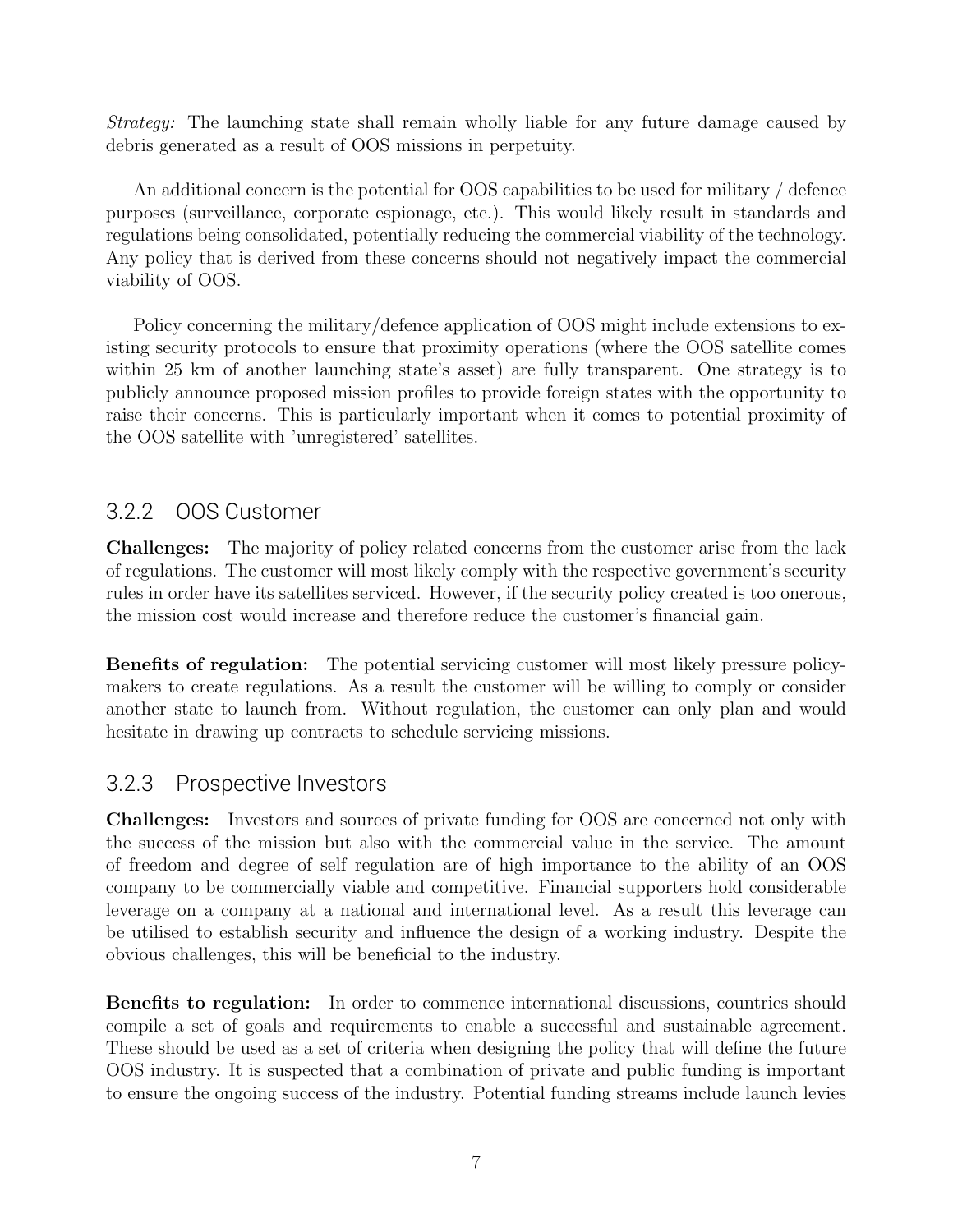which would contribute to ongoing ADR and OOS as well as the licensing of satellite spots, particularly in GEO.

#### 3.2.4 Domestic Regulators

Challenges: The regulatory committee must determine the assignment of liability, both for mission success and long-term damages. Although launching states bear ultimate responsibility for damage to national and international space assets during OOS, it is not economically feasible for governments to cover all liability for commercial activities, particularly in the short term. In addition, regulatory bodies must have adequate access to proprietary Servicer and Provider component and procedural specifications to guarantee minimal safety requirements are met (both the servicing vehicle and the vehicle being serviced must be assessed for risks in the event of mission failure). Furthermore, the domestic regulators are concerned with the security of communications and ground control, particularly the confidentiality of information. They also seek to ensure the non-weaponisation of space.

Benefits to regulation: To satisfy these regulatory issues, it is recommended to have mandatory private insurance for OOS missions. Insurance requirements may be partitioned by short-term (mission success) and long-term (damage liability to third-party space assets or contamination of orbital sectors caused by space debris), the latter of which may be cheaper but is required for a minimum number of years to mitigate costs to the launching state. To obtain proprietary information for safety reviews without discouraging private sector involvement, the delegation of safety verification to trusted third-parties bound by NDAs as jointly agreed upon by relevant regulatory and private stakeholders is also recommended.

#### 3.2.5 Domestic Military Liaison:

Challenges: The domestic military liaison shared many views with the domestic regulators, however the liaison was more concerned with security issues. Countries and commercial space operators prioritise the security and confidentiality of their assets in space, making any collaboration with other entities for servicing or debris removal challenging. Additionally the issue was raised of servicing tools exposing proprietary information when in close proximity to other satellites in orbit. On orbit servicing has high potential to be utilised as a space weapon, with the capability to control or destroy other satellites. If misused, this is likely to lead to a lack of trust and a potential arms race in space. Security of the system to prevent misuse is required; however military only control could lead to suspicion and is unlikely to be cost effective. On the other hand, increased transparency or poorly managed commercial companies could enable others to exploit vulnerabilities or expose technology and security information. Securing the homeland and proprietary information is of utmost importance.

Benefits to regulation: Whilst OOS can provide economically beneficial endeavours, it can also be hazardous. The weaponisation capability of units will almost certainly be developed by various countries even if prevented locally, thus the government needs strong regulations to reduce this risk and ensure national security. Many of the considerations here involve other nations, therefore these risks needs to be managed to ensure sound foreign relations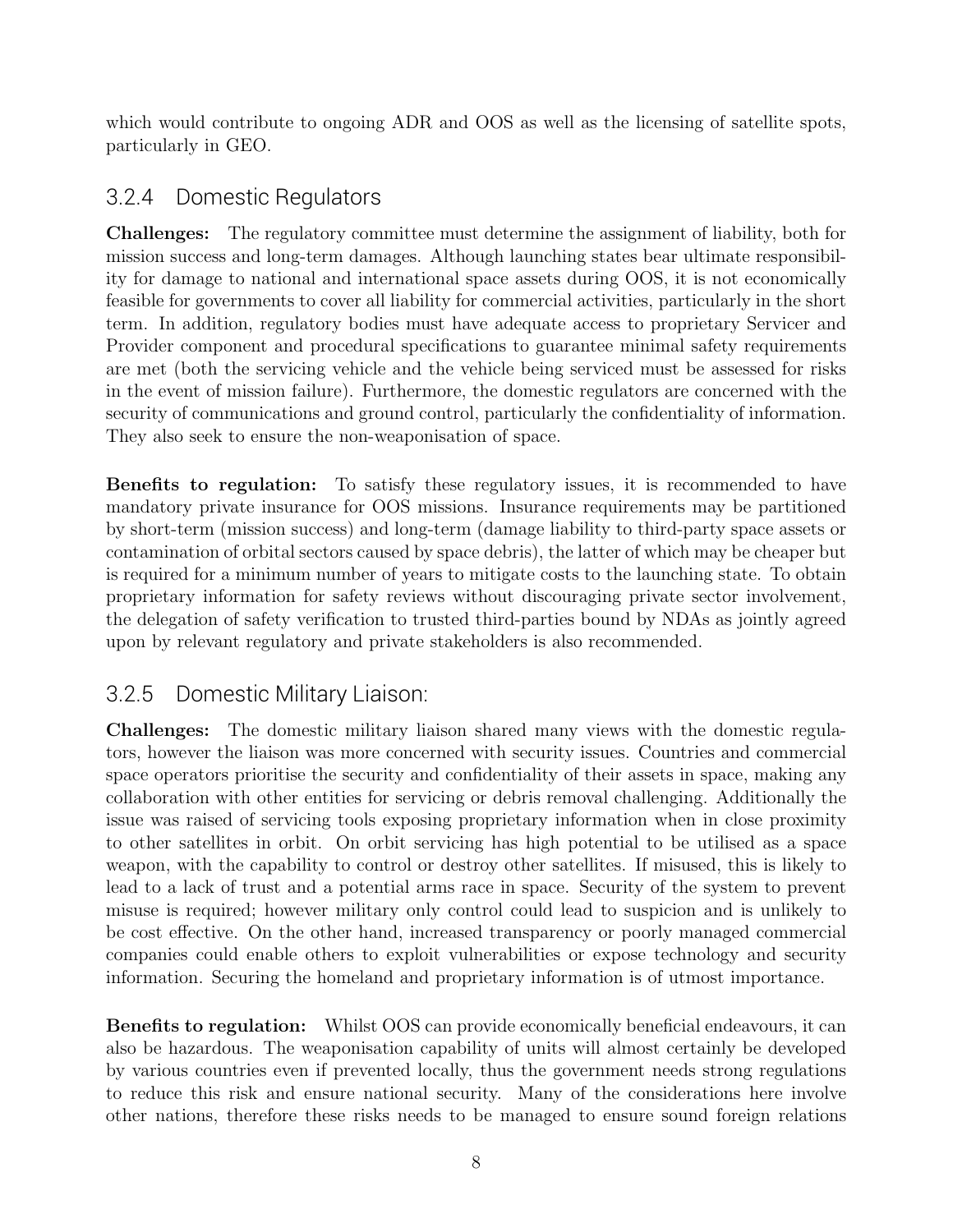are maintained. Weaponisation of space needs to be prevented to allow easy access and sustainability of essential services.

#### 3.2.6 Allied Country Delegation

Challenges: Allied countries are mostly in support of the development of OOS regulations and recognise that an over-zealous military could restrict technological developments. The development of OOS capabilities also has the chance to enhance trade relations and technology sharing; therefore, there needs to be an effort to address trade embargoes and restrictions on import/export of related materiel to maximise access for appropriate parties. The potential weaponisation of space and the lack of clarity surrounding the sharing of liability of the craft/launch vehicle are concerns that must be addressed prior to any action. For this reason, regulation must be set so that the industry is monitored but not restricted.

Benefits of Regulation There are economically critical GEO assets in orbit, so when orbits start being manipulated by third parties there is an implication of damage to other third party satellites that may "cripple" another nation. Regulating first will set precedent and establish custom which carries weight in international law. Furthermore, the establishment of a forum to notify and discuss with interested parties in a proactive manner would be highly beneficial.

### 3.2.7 Non-allied Country Delegation (with military attachÈ):

Challenges: The issues surrounding on orbit servicing for concerned parties centre around the fear of instigating the weaponisation of space due to the capability of launched units. This raises the question: how can the operator ensure that a servicing instrument does not become a weapon considering the numerous security concerns surrounding such a mission (including hacking, hostile takeover etc).

Benefits to Regulation: Due to the controversy surrounding ADR and OOS capabilities amongst foreign delegations, transparency is required to ensure mission success and to aid communication with non-allied countries. Regulating these missions would increase cooperation and aid in the mitigation of potential weaponisation.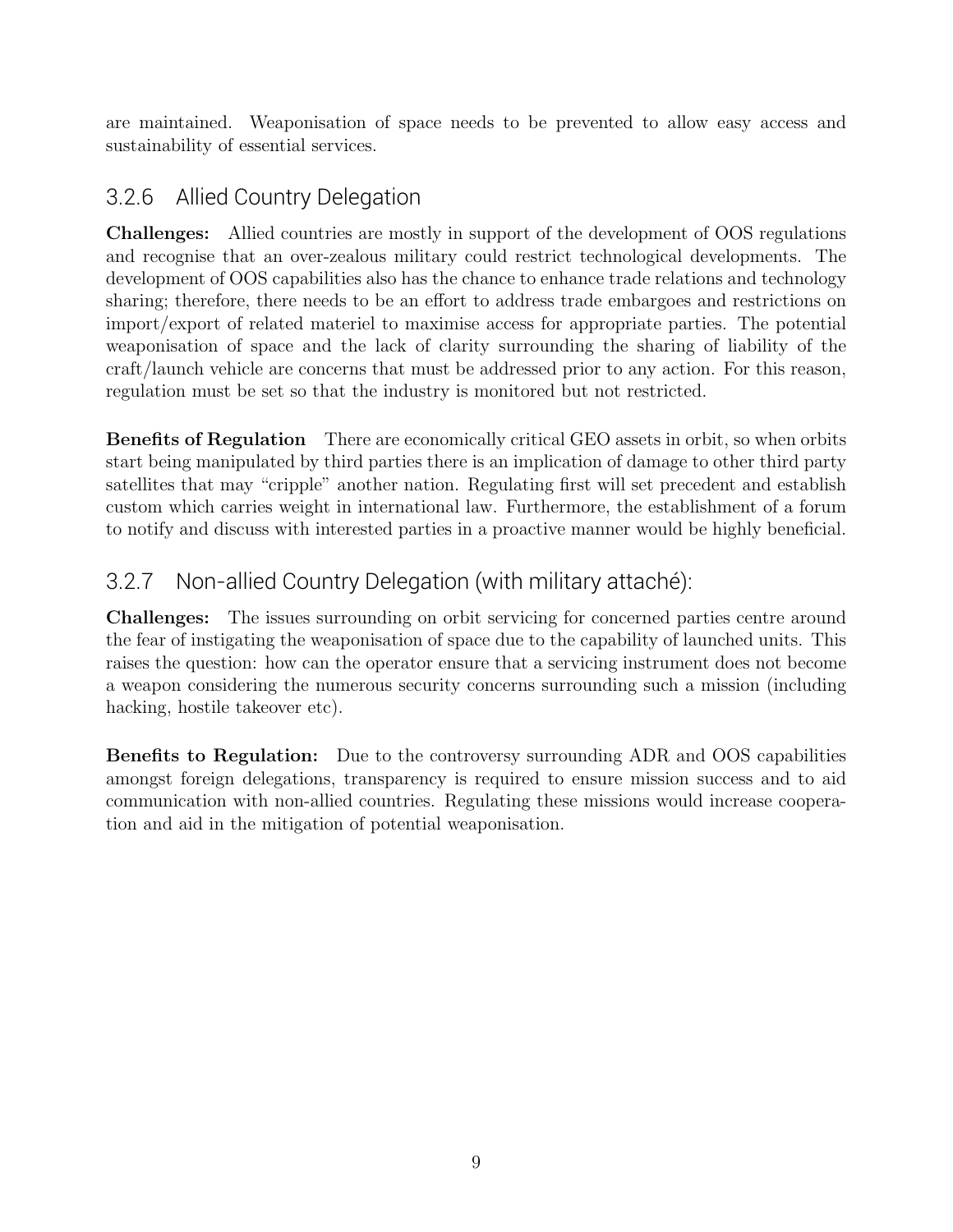## 4 Recommendations

The development of the OOS industry is both technologically and economically viable, as seen from the simulation hearing. Servicing hardware in orbit will reduce space debris and also mission cost, as units become optimised for servicing. Operating on current satellites will either increase mission life or clear orbits for new missions. Additionally, the development of the industry will encourage developments in robotics and autonomous systems. The major stakeholders outlined all demonstrate conflicts of interest concerning the industry, thus it is essential for a regulatory body to be put into operation to regulate future orbital activities. This body could also work to satisfy the need for transparency and confidence-building between nations to ensure a secure industry.

Based on the results of the simulated hearing the working group makes the following recommendations:

(1) Extension of Outer Space Treaty. Currently the country from which the spacecraft is launched is ultimately responsible and liable for the asset placed in space. In scenarios where objects might be built in one country, launched by another country and serviced by a third country, the liability for damage inflicted on the serviced object itself or other assets of yet other parties may need to be reassigned. It is recommended that OOS and ADR regulation is further discussed by UNCOPUOS with the outlook to develop working guidelines to be ratified by nations participating in OOS activities including customers and providers.

(2) Government Agency Role extended to monitoring/licensing OOS and ADR activities. UN regulation of ADR and OOS activities is likely to be complex and long term. It is recommended that national agencies such as the Federal Aviation Administration (FAA) in the United States be extended to regulate and monitor such activities to ensure maintenance of government relations and management of liability. Bodies such as the FAA have proved to be efficient in similar endeavours such as the regulation of Commercial Space Transportation.

(3) Governmental support of OOS/ADR industry. The aforementioned conflict of interest and the lack of obvious demand for OOS services renders support and funding by governmental institutions crucial for the development of the OOS industry. By creating demand for services, the government can provide the initial foundation of the industry and keep investors interested in the business. This may be done by conducting technology demonstrator missions through national space agencies, through commissioning service missions for military or other governmental spacecraft, and through the implementation of additional launch levies to contribute to eventual ADR.

(4) Prevent weaponisation of space. On-orbit servicing clearly creates new possibilities for the weaponisation of space. Confidence in OOS needs to be established by demanding sufficient transparency of all operations. As this stands in contrast to confidentiality requirements of certain governmental missions, solutions to provide transparency whilst keeping military secrecy uncompromised should be discussed on an international level.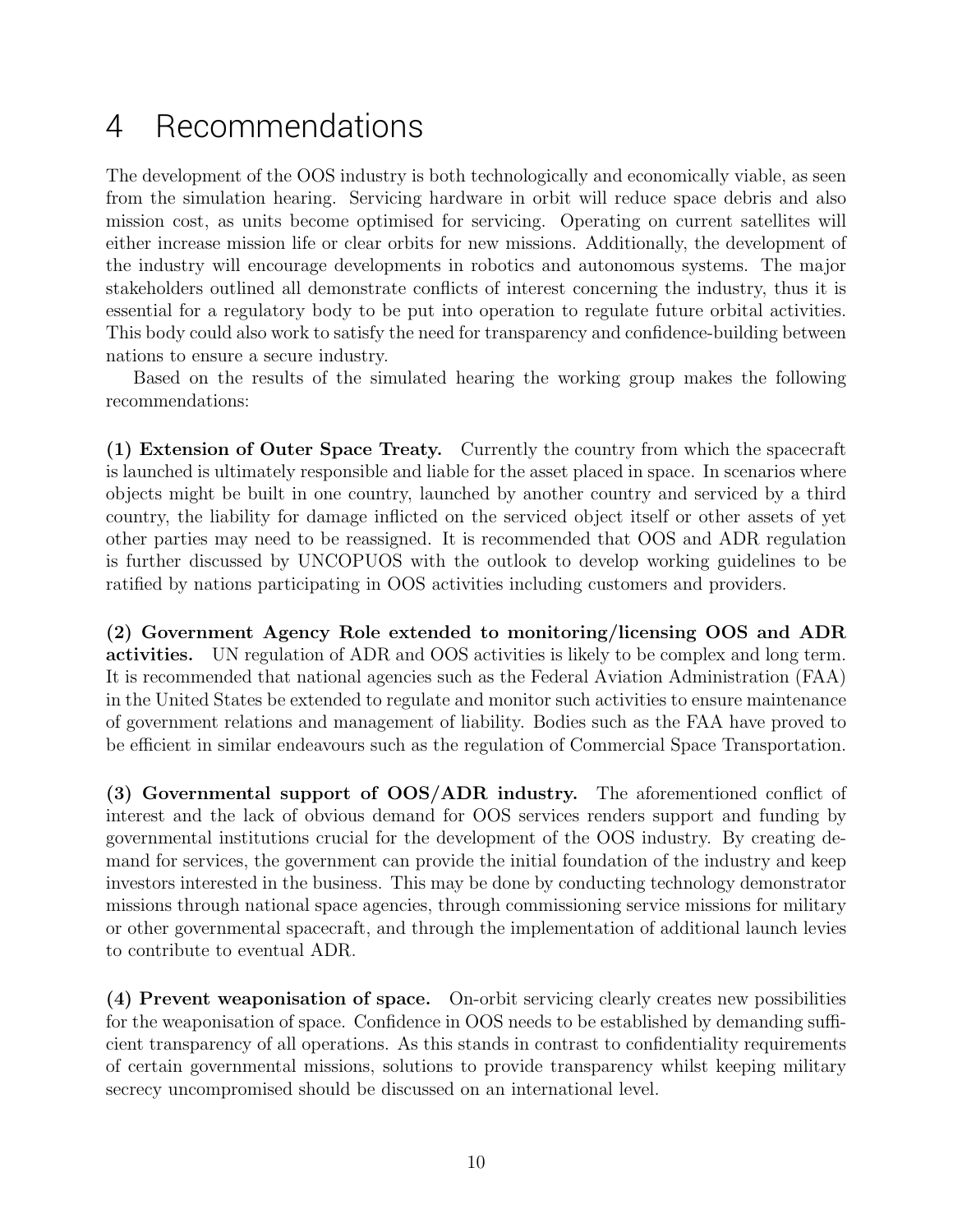(5) Initiate global debris removal initiative. To prevent runaway debris creation and to create demand for OOS services, the working group recommends initiating a global project to remove defunct and unused objects from orbit, as a potential UN led initiative. As there is currently no urgent demand for debris removal missions stemming from the commercial industry, projects are not likely to be initiated until it is more economically viable. Considering the current extent of debris, the possibility of a serious worsening of the situation before that point cannot be ruled out right now.

(6) Initiate regulations for active debris removal. Regulations to remove or prevent the creation of space debris are currently limited to non-binding documents such as the UN Space Debris Mitigation Guidelines. The working group recommends to extend the existing guidelines and to discuss options to introduce fees for occupying orbital slots in both GEO and LEO. This would not only create demand for ADR services, but would also make the extension of spacecraft operations more economically viable.